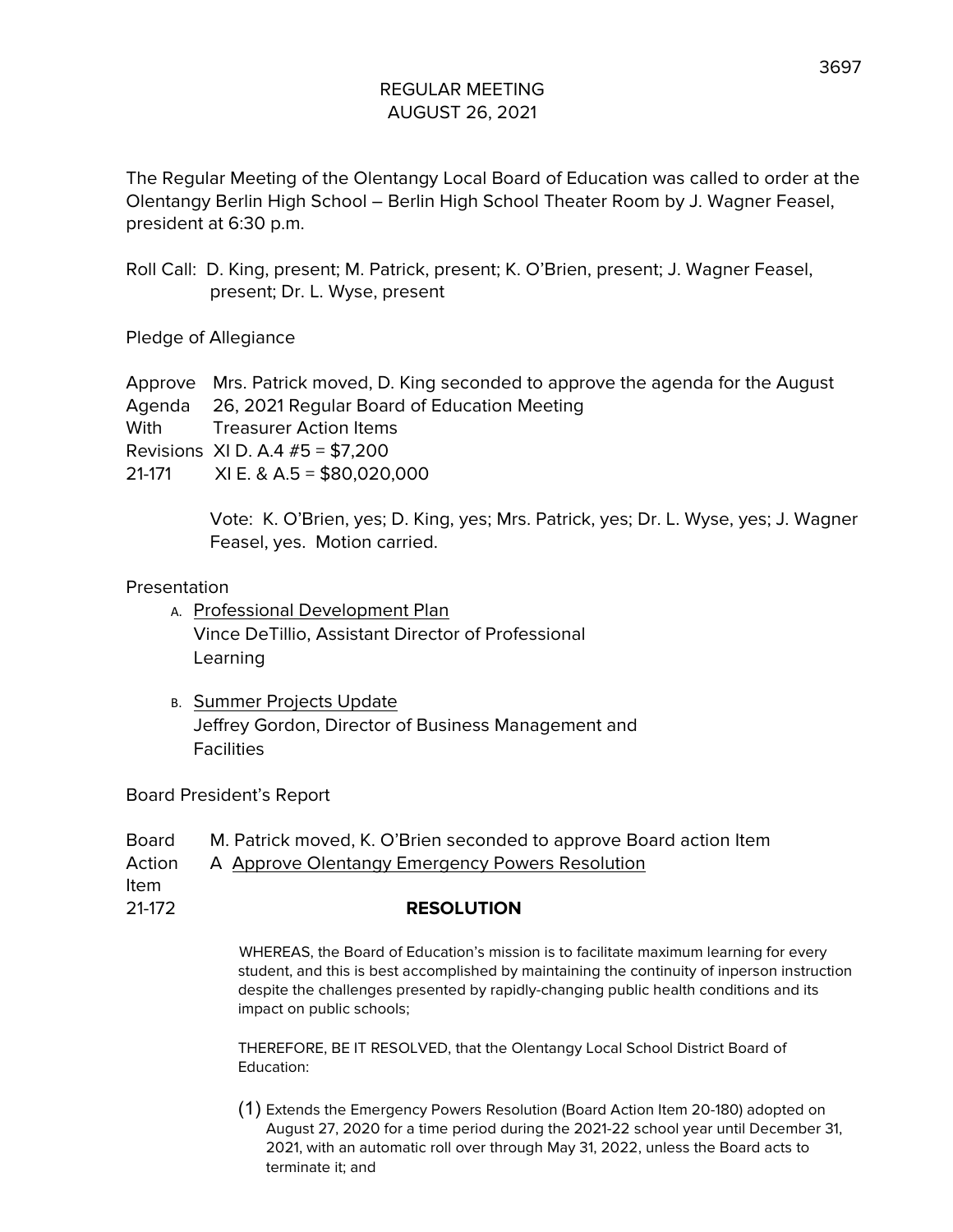(2) Amends Policy 8450.01 – Use of Face Masks/Coverings, as attached and incorporated by reference.

BE IT FURTHER RESOLVED, that the Superintendent is authorized to adopt guidelines and procedures to implement this resolution, directed to monitor current guidance, recommendations, and requirements from public health authorities, and directed to make adjustments to mask requirements as deemed necessary.

Vote: M. Patrick, yes; K. O'Brien, yes; D. King, yes; Dr. L Wyse, yes; J. Wagner Feasel, yes. Motion carried.

Treasurer's Report

Public Participation Session– **Abe Nixon** – Mask Mandate **Ashley Clemens** – Mask Mandate **Blasen Archibald**– Mask Mandate **Kristi Miller Nun**– Mask & Quarantine policy **Dorothy Ashford** – Mask Requirement **Dr. Kevin Martin** – Masks **Richard Carrico –** Education importance Time for Public Participation expired, but an additional fifteen submissions are on file with the Treasurer's Office

Treasurer D. King moved, Dr. L. Wyse seconded to approve Treasurer's Action Items Action A - E Item

21-173 A. Financials for July 2021

- B. Approve Amended FY22 Appropriations at the Fund Level
- C. Approve board meeting minutes for June 10, 2021
- D. Approve donations
- E. Approval authorizing the issuance of bonds in the principal amount of not to exceed \$80,020,000 for the purpose of advance refunding certain portions of the school districts (i) refunding bonds

Vote: D. King, yes; Dr. L Wyse, yes; K. O'Brien, yes; M. Patrick, yes; J. Feasel, yes. Motion carried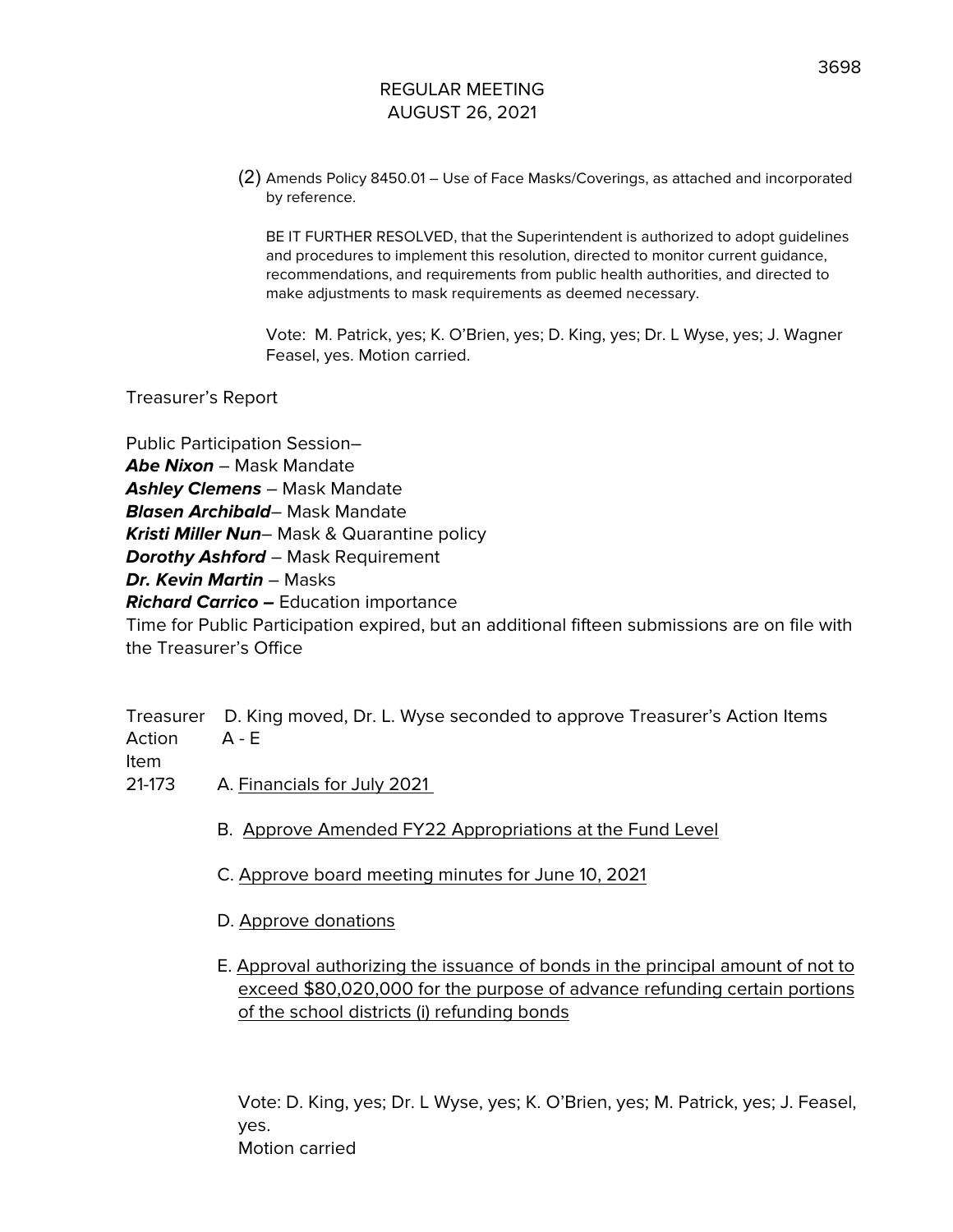### **XI. Superintendent Action Items**

Supt. K. O'Brien moved, M. Patrick seconded; to approve the following

Action Superintendent Action Items A-B

Items

21-174

## A. Specific Human Resource Items — Certified Staff

1. Accept the following supplemental resignations:

**Cromleigh, Thomas P**., Orange Middle School, Faculty Manager, Fall Season, Full Contract

**Habrecht, Paul,** Berlin High School, Boys Assistant Soccer Coach, Fall Season, Full Contract

**Mawhirter, David T**., Olentangy High School, Assistant Football Coach, Fall Season, One-half Contract

**McKibben, Benjamin S,** Berlin High School, Sports Statistician, Fall Season, Full Contract

2. Approve certified positions paid through memorandum billing

| <b>Employee Name</b>                                    | Position/Location           | Total | Salary   |            |  |
|---------------------------------------------------------|-----------------------------|-------|----------|------------|--|
|                                                         |                             | Hours | Per Hour | Total      |  |
| <b>Home Instruction</b>                                 |                             |       |          |            |  |
| Callaghan, Philip D.                                    | <b>Instructor OOMS</b>      | 50.00 | \$25.00  | \$1,250.00 |  |
| Evans, Stephanie R.                                     | <b>Instructor OOMS</b>      | 60.00 | \$25.00  | \$1,500.00 |  |
| Thornberry, Morgan N.                                   | <b>Instructor OHS</b>       | 30.00 | \$25.00  | \$750.00   |  |
| <b>Summer Special Education Services (IEP Meetings)</b> |                             |       |          |            |  |
| Blakeley, Alison R.                                     | <b>Instructor Traveling</b> | 2.00  | \$25.00  | \$50.00    |  |
| Santa Emma, Alec M.                                     | <b>Instructor SRES</b>      | 2.00  | \$25.00  | \$50.00    |  |

3. Approve supplemental contract employment for the 2021-2022 school year/season, specifically conditioned on and subject to successful background checks, receipt and final administrative review of all application records and receipt of all other necessary documentation. Employment also is specifically conditioned on and subject to the activity/season occurring, with proration in the event of partial performance as determined by the administration and the supplemental committee

| Supplemental Area                        | Coach / Advisor            | Group         | Step         | Amount     | Season   |
|------------------------------------------|----------------------------|---------------|--------------|------------|----------|
| <b>Advisors</b>                          |                            |               |              |            |          |
| Thespian Advisor OBHS                    | Gibbons, Erin C.           | 11            | 11           | \$871.00   | All Year |
| Vocal Music Keynote Director OBHS        | Sribanditmongkol, Verathai | 4             | 13           | \$5.659.00 | All Year |
| Junior Class Advisor OOHS                | Whitney, Rebecca A.        | $1/2$ of 8 6  |              | \$1,197.00 | All Year |
| <b>Department Chairs</b>                 |                            |               |              |            |          |
| <b>Technology Department Chair OBHS</b>  | Haugk, Michael D.          |               | $\Omega$     | \$2.176.00 | All Year |
| Diversity Liaison Diversity Liaison WRES | Miller, Misty M.           | 7             | 6            | \$3,482.00 | All Year |
| <b>Athletic Director</b>                 |                            |               |              |            |          |
| <b>Athletic Director OLMS</b>            | Cikach, Nathaniel S.       |               | $1/3$ of 4 1 | \$1.221.00 | Fall     |
| <b>Athletic Director OLMS</b>            | Martin, Joshua C           | $.1/3$ of 4 1 |              | \$1.221.00 | Fall     |
| Cheerleading                             |                            |               |              |            |          |
| <b>Asst Cheerleader Coach OOHS</b>       | Ward, Meredith D.          | $1/4$ of 6    |              | \$707.25   | Fall     |
|                                          |                            |               |              |            |          |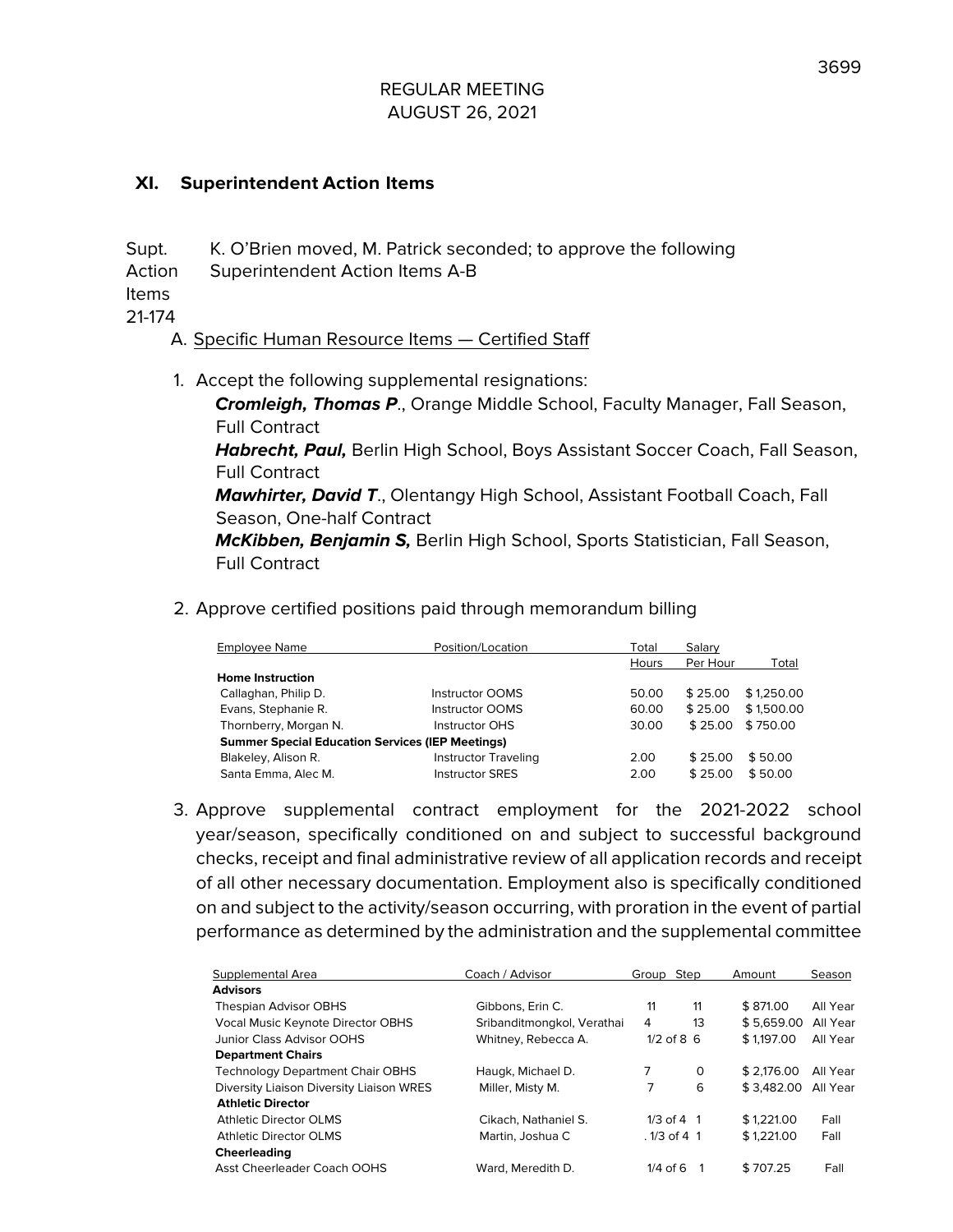| Supplemental Area (cont.)                    | Coach / Advisor    | Group Step   | Amount     | Season |
|----------------------------------------------|--------------------|--------------|------------|--------|
| Drama                                        |                    |              |            |        |
| Drama Director OBHS                          | Gibbons, Erin C.   | 11<br>4      | \$5.659.00 | Fall   |
| <b>Faculty Manager</b>                       |                    |              |            |        |
| <b>Faculty Manager OHS</b>                   | Ehrhardt, Marc R.  | 4            | \$5.006.00 | Fall   |
| <b>Faculty Manager OOMS</b>                  | Dulin, Linda K.    | $1/2$ of 6 0 | \$1,306.00 | Fall   |
| Golf                                         |                    |              |            |        |
| Girls MS Golf Coach OSMS                     | Tuttle, William G. | 6<br>0       | \$2.612.00 | Fall   |
| Sports Statistician Sports Statistician OLHS | Hale, David G.     | 11<br>8      | \$784.00   | Fall   |
|                                              |                    |              |            |        |

4. Approve pupil activity supervisor supplemental contract employment for the 2021-2022 school year/season, specifically conditioned on and subject to successful background checks, receipt and final administrative review of all application records and receipt of all other necessary documentation. Employment also is specifically conditioned on and subject to the activity/season occurring, with proration in the event of partial performance as determined by the administration and the supplemental committee

| Supplemental Area                            | Coach / Advisor        | Group Step     |                 | Amount     | Season              |
|----------------------------------------------|------------------------|----------------|-----------------|------------|---------------------|
| <b>Music</b>                                 |                        |                |                 |            |                     |
| Elementary Orchestra/Strings Advisor JCES    | Alexander, Juliette M. | 5              | 10 <sup>2</sup> |            | \$5,223.00 All Year |
| Performing Arts Performing Arts Chap-Vol OHS | Adams, Mark A.         | N/A            | N/A             | \$         | All Year            |
| Performing Arts Chaperone-Volunteer OHS      | Dally, Jennifer L.     | N/A            | N/A             | \$         | All Year            |
| Performing Arts Chaperone-Volunteer OHS      | Fissel, Deborah A.     | N/A            | N/A             | \$         | All Year            |
| Performing Arts Chaperone-Volunteer OHS      | Hausfeld, Lisa A.      | N/A            | N/A             | \$         | All Year            |
| Performing Arts Chaperone-Volunteer OHS      | Kerscher, Juli A.      | N/A            | N/A             | \$         | All Year            |
| Performing Arts Chaperone-Volunteer OHS      | McCoy, Jennifer B.     | N/A            | N/A             | \$         | All Year            |
| Performing Arts Chaperone-Volunteer OHS      | Ross, Erik S.          | N/A            | N/A             | \$         | All Year            |
| Performing Arts Chaperone-Volunteer OHS      | Schuliger, Mark A.     | N/A            | N/A             | \$         | All Year            |
| Performing Arts Chaperone-Volunteer OHS      | Talbert, Colleen K.    | N/A            | N/A             | \$         | All Year            |
| Performing Arts Chaperone-Volunteer OOHS     | Ahmer, Amy L.          | N/A            | N/A             | \$         | All Year            |
| Performing Arts Chaperone-Volunteer OOHS     | Ahmer, Brian M.        | N/A            | $N/A -$         | \$         | All Year            |
| <b>Cheerleading</b>                          |                        |                |                 |            |                     |
| <b>Asst Cheerleader Coach OLHS</b>           | Reynolds, Olivia J.    | 6              | 0               | \$2,612.00 | Fall                |
| 8th Grade Cheerleader Coach OLMS             | Heym, Audrey L.        | 7              | 1               | \$2,394.00 | Fall                |
| 7th Grade Cheerleader Coach OLMS             | Snider, Katelyn F.     | $\overline{7}$ | 1               | \$2,394.00 | Fall                |
| Drama                                        |                        |                |                 |            |                     |
| <b>Drama Technical Director OBHS</b>         | Gibbons, Douglas A.    | 9              | 3               | \$1,632.00 | Fall                |
| Drama Technical Director OOHS                | Rogers, Gregory W.     | 9              | 6               | \$1,959.00 | Fall                |
| Faculty Manager Fall Faculty Manager OHS     | Grubbs, Donald R.      | $1/2$ of 4     | 1               | \$1,850.00 | Fall                |
| <b>Faculty Manager OLHS</b>                  | Taegel, Kevin D.       | $1/4$ of $4$   | 0               | \$870.50   | Fall                |
| <b>Faculty Manager OOHS</b>                  | Saunders, Vicki L.     | 4              | 3               | \$4,135.00 | Fall                |
| <b>Faculty Manager OOMS</b>                  | Hoffmann, Deanna L.    | $1/2$ of $6$   | 0               | \$1,306.00 | Fall                |
| Field Hockey Girls Asst Field Hockey OBHS    | Blatnik, Gustavo A.    | $\overline{4}$ | $\circ$         | \$3,482.00 | Fall                |
| <b>Football</b>                              |                        |                |                 |            |                     |
| <b>Asst Football Coach OHS</b>               | Fort, Brandon          | $1/2$ of 3     | 0               | \$2,176.50 | Fall                |
| <b>Asst Football Coach OHS</b>               | Mawhirter, David       | $1/2$ of 3     | 0               | \$2,176.50 | Fall                |
| Soccer Boys Asst Soccer Coach OBHS           | Burton, Jon            | $1/2$ of $4$   | 0               | \$1.741.00 | Fall                |
| <b>Boys Asst Soccer Coach OBHS</b>           | Kannally, Brody        | $1/2$ of 4     | 0               | \$1.741.00 | Fall                |
| Asst Soccer Coach Volunteer OBHS             | Habrecht, Paul         | N/A            | N/A             |            | Fall                |
| Tennis Girls Asst Tennis Coach OHS           | Jones, Herbert A.      | 5              | 7               | \$4,571.00 | Fall                |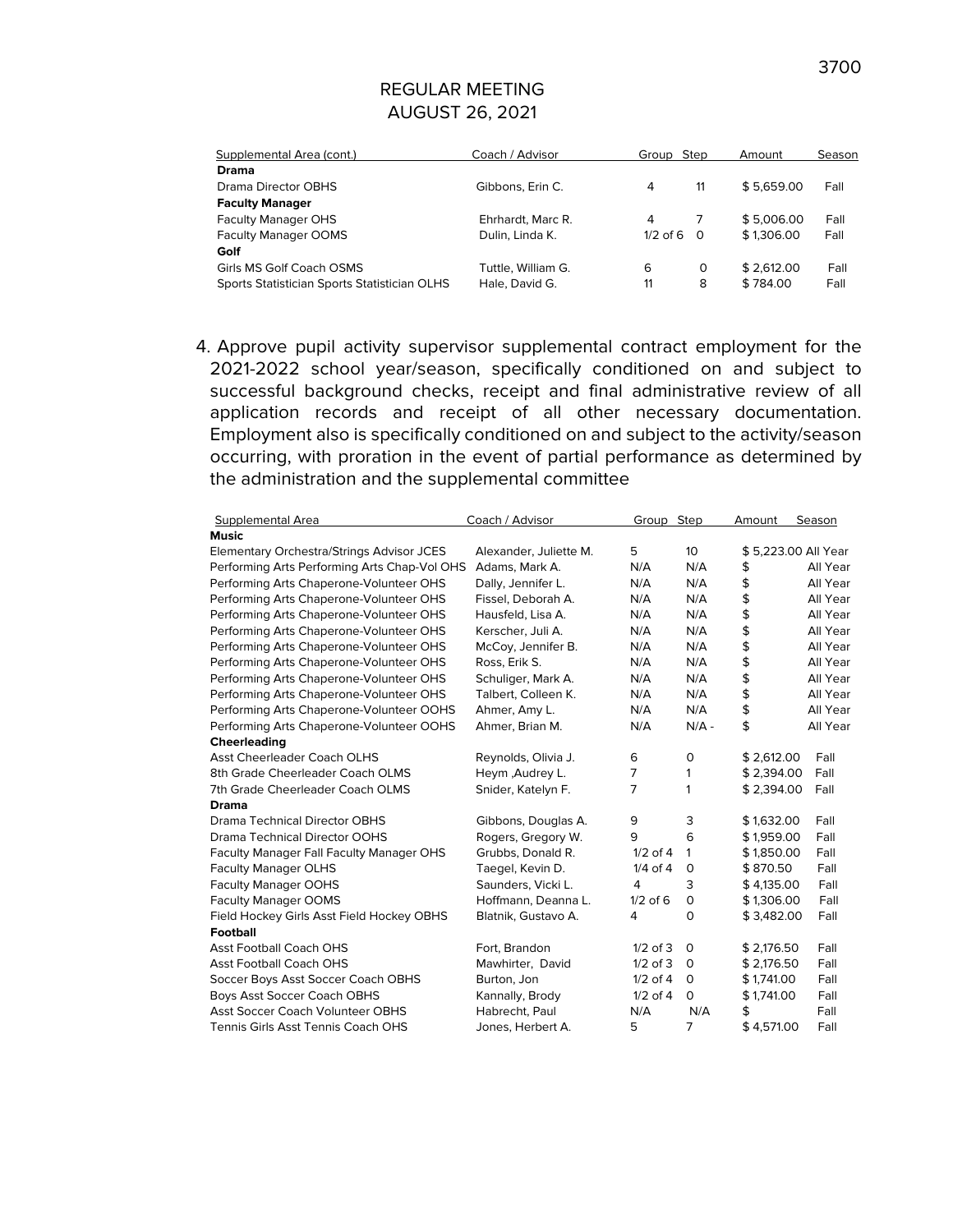B. Specific Human Resource Items - Classified Staff

1. Accept, with regret, the following classified resignation(s): **Kalashika, Jordyn C**, Alum Creek Elementary School, Intervention Aide, effective August 27, 2021 **Nowjack, Sam E**, Orange High School, Intervention Aide, effective August 15, 2021 **Parker, Janell E**, Shale Meadows Elementary School, Food Service Worker, effective August 16, 2021 **Patterson, LeShawn D**, Berkshire Middle School, Intervention Aide, effective September 6, 2021

- 2. Approve classified unpaid leave of absence(s): **Muller, Debra A,** Olentangy Liberty High School, Food Service Worker, effective August 17, 2021 through November 17, 2021 (Fifth extension)
- 3. Approve classified transfer **Oladoye, Debora CC**, Glen Oak Elementary School, Intervention Aide to Pupil Services, Multi-Lingual Family Liaison, effective August 19, 2021
- 4. Approve classified employment for the 2021-22 school year, specifically conditioned on and subject to successful background checks, receipt and final administrative review of all application records, and receipt of all other necessary documentation:

**Dempsey, Mane L**, Liberty Middle School, Study Hall/Cafeteria Aide **Collier, Kimberly J.,** Orange High School, Intervention Aide **Ellars, Jana L**, Olentangy Meadows Elementary School, Clinic Aide **Garg, Vasudha**, Liberty Tree Elementary School, Intervention Aide **Koppera, Shailaja,** Walnut Creek Elementary School, Intervention Aide

5. Approve classified substitute workers for the 2021-22 school years, specifically conditioned on and subject to successful background checks, receipt and final administrative review of all application records, and receipt of all other necessary documentation:

**Bathke, Jennifer Downey, Sarah Fort, Brandon Hurst, Shawn Kurikesu, Olga Watson, Emaari Williams, Jordan**

C. Approve FY22 architectural services with Fanning Howey Associates for miscellaneous district permanent improvement projects in an amount that may exceed \$50,000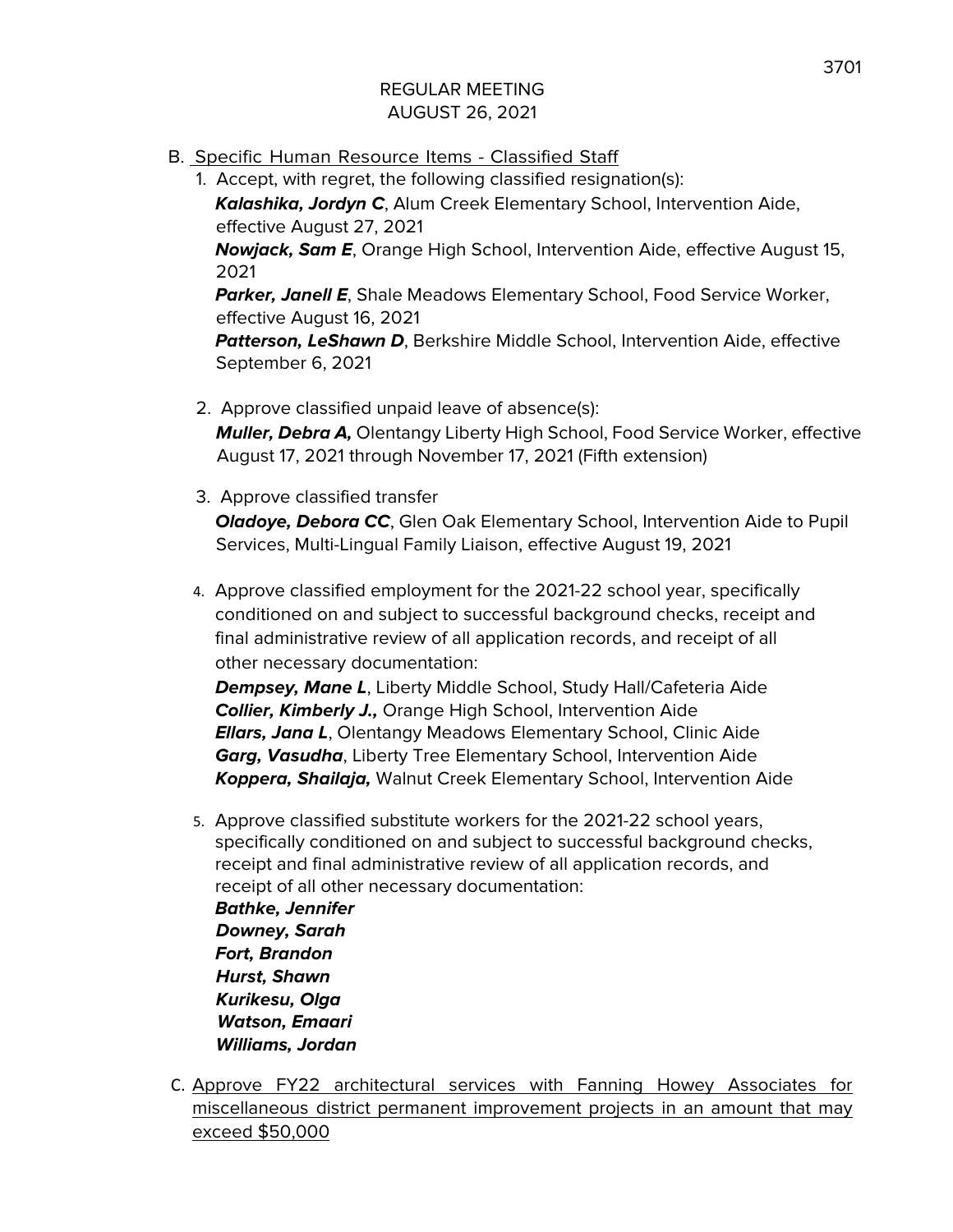# D. Approve donation from Olentangy Crossing LLC of three parcels of land adjacent to Olentangy High School

Vote: K.O'Brien, yes; M. Patrick, yes; D. King, yes; Dr. L Wyse, yes; J. Wagner Feasel, yes. Motion carried.

Executive Motion by D. King, seconded by Dr. L. Wyse to enter into executive session Session at 7:57 p.m., as permitted by Section 121.22 (G) (l) of the Ohio Revised 21-175 Code, to consider the employment of public employees

> Vote: D. King yes; Dr. L. Wyse, yes; K O'Brien, yes; M. Patrick yes; J. Wagner Feasel, yes. Motion Carried

Executive Session adjourned at 8:48 p.m.

Adjourn Dr. L. Wyse moved, M. Patrick seconded that the regular meeting of the 21-176 Olentangy Local School District Board of Education be adjourned at 8:50 p.m.

\_\_\_\_\_\_\_\_\_\_\_\_\_\_\_\_\_\_\_\_\_\_ \_\_\_\_\_\_\_\_\_\_\_\_\_\_\_\_\_\_\_\_\_\_\_\_\_\_\_

Vote: Dr. L Wyse, yes; M. Patrick, yes; D. King, yes; K. O'Brien, yes; J. Wagner Feasel, yes. Motion carried.

J. Wagner Feasel, President Emily Hatfield, Treasurer